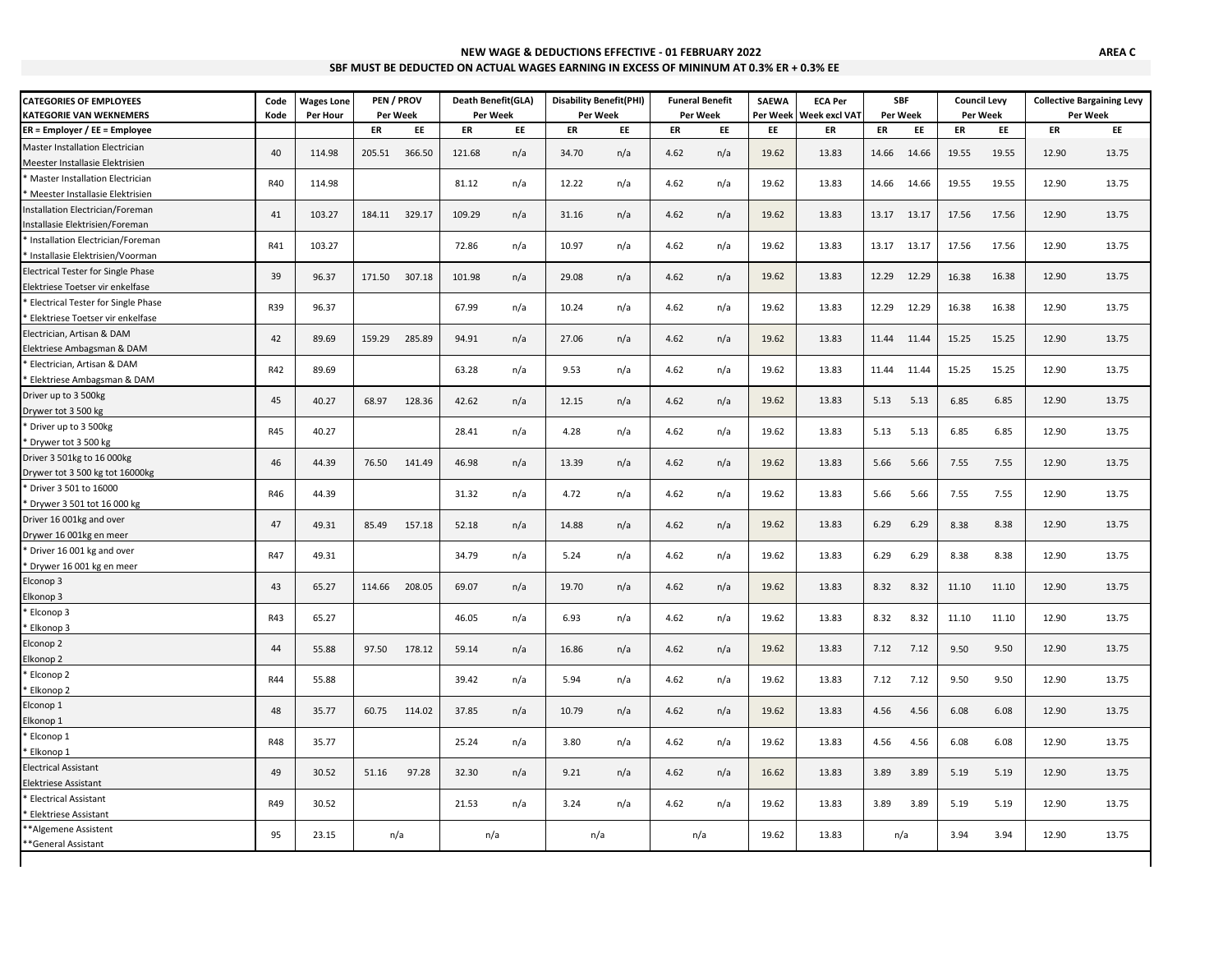| <b>CATEGORIES OF EMPLOYEES</b><br><b>KATEGORIE VAN WEKNEMERS</b> | Code<br>Kode | <b>Wages Lone</b><br>Per Hour | PEN / PROV<br>Per Week |        | Death Benefit(GLA)<br>Per Week |           | <b>Disability Benefit(PHI)</b><br>Per Week |     | <b>Funeral Benefit</b><br>Per Week |     | <b>SAEWA</b> | <b>ECA Per</b><br>Per Week   Week excl VAT | <b>SBF</b><br>Per Week |      | <b>Council Levy</b><br><b>Per Week</b> |       | <b>Collective Bargaining Levy</b><br>Per Week |       |
|------------------------------------------------------------------|--------------|-------------------------------|------------------------|--------|--------------------------------|-----------|--------------------------------------------|-----|------------------------------------|-----|--------------|--------------------------------------------|------------------------|------|----------------------------------------|-------|-----------------------------------------------|-------|
| ER = Employer / EE = Employee                                    |              |                               | ER                     | EE     | ER                             | <b>EE</b> | ER                                         | EE  | ER                                 | EE  | EE           | ER                                         | ER                     | EE   | ER                                     | EE    | ER                                            | EE    |
| Storeman<br>Stoorman                                             | 93           | 35.77                         | 60.75                  | 114.02 | 37.85                          | n/a       | 10.79                                      | n/a | 4.62                               | n/a | 19.62        | 13.83                                      | 4.56                   | 4.56 | 6.08                                   | 6.08  | 12.90                                         | 13.75 |
| *Storeman<br>*Stoorman                                           | R93          | 35.77                         |                        |        | 25.24                          | n/a       | 3.80                                       | n/a | 4.62                               | n/a | 19.62        | 13.83                                      | 4.56                   | 4.56 | 6.08                                   | 6.08  | 12.90                                         | 13.75 |
| Apprentice Stage 4<br>Vakleerling Stadium 4                      | 54           | 62.88                         | 110.29                 | 200.43 | 66.54                          | n/a       | 18.97                                      | n/a | 4.62                               | n/a | 19.62        | 13.83                                      | 8.02                   | 8.02 | 10.69                                  | 10.69 | 12.90                                         | 13.75 |
| Apprentice Stage 3<br>Vakleerling Stadium 3                      | 53           | 44.88                         | 77.40                  | 143.06 | 47.49                          | n/a       | 13.54                                      | n/a | 4.62                               | n/a | 19.62        | 13.83                                      | 5.72                   | 5.72 | 7.63                                   | 7.63  | 12.90                                         | 13.75 |
| Apprentice Stage 2<br>Vakleerling Stadium 2                      | 52           | 40.43                         | 69.27                  | 128.87 | 42.79                          | n/a       | 12.20                                      | n/a | 4.62                               | n/a | 19.62        | 13.83                                      | 5.15                   | 5.15 | 6.87                                   | 6.87  | 12.90                                         | 13.75 |
| Apprentice Stage 1<br>Vakleerling Stadium 1                      | 51           | 34.12                         | 57.73                  | 108.76 | 36.11                          | n/a       | 10.30                                      | n/a | 4.62                               | n/a | 19.62        | 13.83                                      | 4.35                   | 4.35 | 5.80                                   | 5.80  | 12.90                                         | 13.75 |
| <b>Working ECA Employer</b><br>Werkende EAV Werkgewer            | 63           |                               |                        |        |                                |           |                                            |     |                                    |     |              | 13.83                                      |                        |      | 39.09                                  |       |                                               |       |
| <b>Non-ECA working Employer</b><br>Nie-EAV werkende Werkgewer    | 64           |                               |                        |        |                                |           |                                            |     |                                    |     |              |                                            |                        |      | 39.09                                  |       |                                               |       |
| ECA employer with pension<br>EAV werkgewer met pensioen          | 66           |                               | 733.00                 |        |                                |           |                                            |     |                                    |     |              | 13.83                                      |                        |      | 39.09                                  |       |                                               |       |
| Non-ECA employer with pension<br>Nie-EAV werkgewer met pensioen  | 67           |                               | 733.00                 |        |                                |           |                                            |     |                                    |     |              |                                            |                        |      | 39.09                                  |       |                                               |       |

**\* RISK BENEFIT ONLY ( FIXED TERM CONTRACTS ) REFLECTING ON LEVY WITH "R" PREFIX** 

## **AREA 'C' MAGISTERIAL DISTRICTS / DIE LANDDROSDISTRIKTE VAN:**

**"Area C"** means the Magisterial Districts of Barberton, Bela–Bela (Warmbaths) Belfast, Bloemfontein, Bloemhof, Bolobedu, Botshabelo, Carolina, Christiana, Coligny, Delareyville, Dzanani, Eerstehoek, Elias Motsoaledi (Groblersdal) Giyani, Koster, Lephalale (Ellisras) Letaba, Lichtenburg, Lulekani, Lydenburg, Madikwe, Mapulaneng, Marico, Mbibana, Mdutjana, Moutse, Musina(Messina), Namakgale, Naphuno, Nebo, Nkomazi, Pilgrim's Rest, Phalaborwa, Potgietersrus (only the district north of the Melk River), Schweizer-Reneke, Ritavi, Sekgosese, Sekhukhuneland, Soutpansberg, Swartruggens, Thabazimbi, Ventersdorp, Vuwani, Waterberg, Waterval Boven and Wolmaransstad;

- 1. Employer pays ECA levies and compulsory for employers who are members of the ECA.
- 2. Vat is payable on ECA levies only.
- 3. Please ensure that the correct designation code is entered for each employee on the monthly contribution sheet.
- 4. The minimum council levy is **R80.00** per month per firm.
- 5. Council levy are retained by the Bargaining Council and used towards administration cost.
- 6. \*\*Note that the job description must be adhered to. (**NB**: Maximum period of employment as code 95 is 4 months) A "General Assistant" means an employee who is engaged in any or all of the following tasks:

 Digging holes and trenches, planting poles and laying and pulling cables in trenches, chasing and cutting walls and concrete floor for conduit, providing no power tools are used. Loading or unloading materials,stripping redundant intallations and equipment incidental thereto from which the supply cables have been removed.

- are not members of the party employer organisation(s) must pay R12,90 per week for each scheduled employee in their employ and all employees who are not members of the party union(s) must pay an amount of R13,75 each per week. The object of CBL is to subsidise the costs ocassioned by collective bargaining and is effective from date of operation of the collective agreement. 7. **A Collective Bargaining Levy (CBL)** has been introduced for all non party employers and non party union employees. Employers who
- 8. Standby Allowance is **R 101.50** per standby shift; Subsistence Allowance is **R 154.80** and travel per kilometer is **R 3.86**

**NEW SICK BENEFIT FUND (S.B.F.) -**